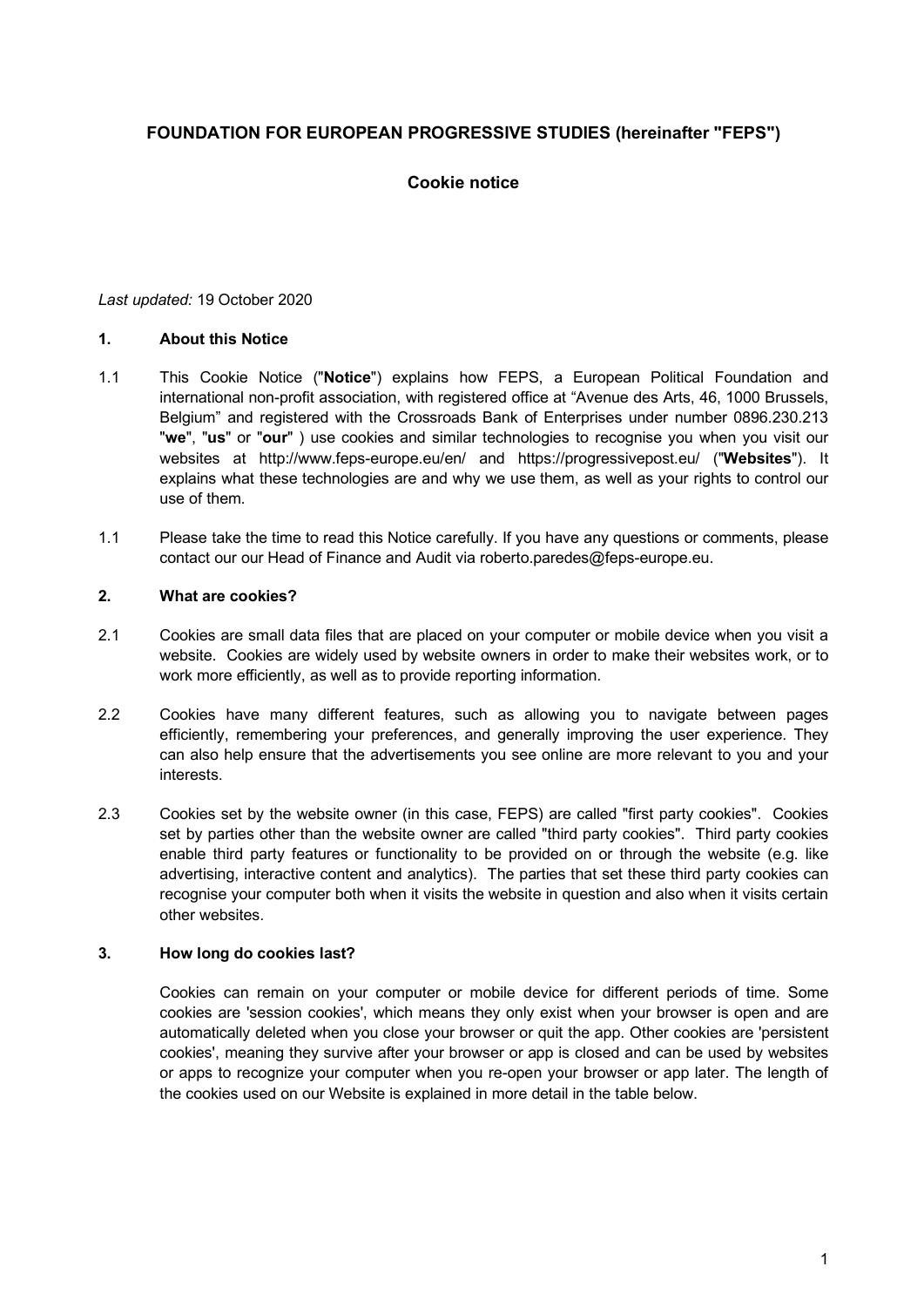# **4. Why do we use cookies?**

4.1 When you visit FEPS Website, we may place the following cookies:

| <b>Types of cookie</b>                                                                                                                                                                                                                    | Who serves these cookies                                                                                 | <b>Duration</b>                                                                                                                                 | How to refuse                                                                                                                                                                                                                                                     |
|-------------------------------------------------------------------------------------------------------------------------------------------------------------------------------------------------------------------------------------------|----------------------------------------------------------------------------------------------------------|-------------------------------------------------------------------------------------------------------------------------------------------------|-------------------------------------------------------------------------------------------------------------------------------------------------------------------------------------------------------------------------------------------------------------------|
| <b>Essential website cookies:</b><br>These cookies are strictly<br>necessary to provide you<br>available<br>with<br>services<br>through our Websites and to<br>use some of its features,<br>such as access to secure<br>areas.            | FlexoCMS. Cookie Policy<br>CMS by Synchrone:<br>https://www.synchrone.be/fr/<br>RequestVerificationToken | One year<br>-Automatic expiration<br>once the browser is<br>closed                                                                              | Because these cookies are strictly necessary to<br>deliver the Websites to you, you cannot refuse<br>them.<br>You can block or delete them by changing your<br>browser settings however, as described below<br>under the heading "How can I control cookies?"     |
| <b>Analytics</b><br>and<br>customisation<br>cookies:<br>cookies<br>collect<br>These<br>information that is used<br>either in aggregate form to<br>help us understand how our<br>Websites are being used or<br>how effective are marketing | Google analytics<br>Active campaign                                                                      | <b>Duration</b><br>cookies<br><b>Google analytics</b><br>https://help.activeca<br>mpaign.com/hc/en-<br>us/articles/21878999<br>7-Privacy-Policy | To refuse these cookies, please follow the<br>instructions below under the heading "How can I<br>control cookies?"<br>Alternatively, please click on the relevant opt-out<br>link below:<br>https://www.google.com/analytics/#?modal_a<br>$\bullet$<br>ctive=none |
| campaigns are, or to help us<br>customise our Websites for<br>you.                                                                                                                                                                        | FlexoCMS.<br>$\bullet$<br>FrontUICulture                                                                 | 1 year                                                                                                                                          | https://help.activecampaign.com/hc/en-<br>$\bullet$<br>us/articles/218789997-Privacy-Policy                                                                                                                                                                       |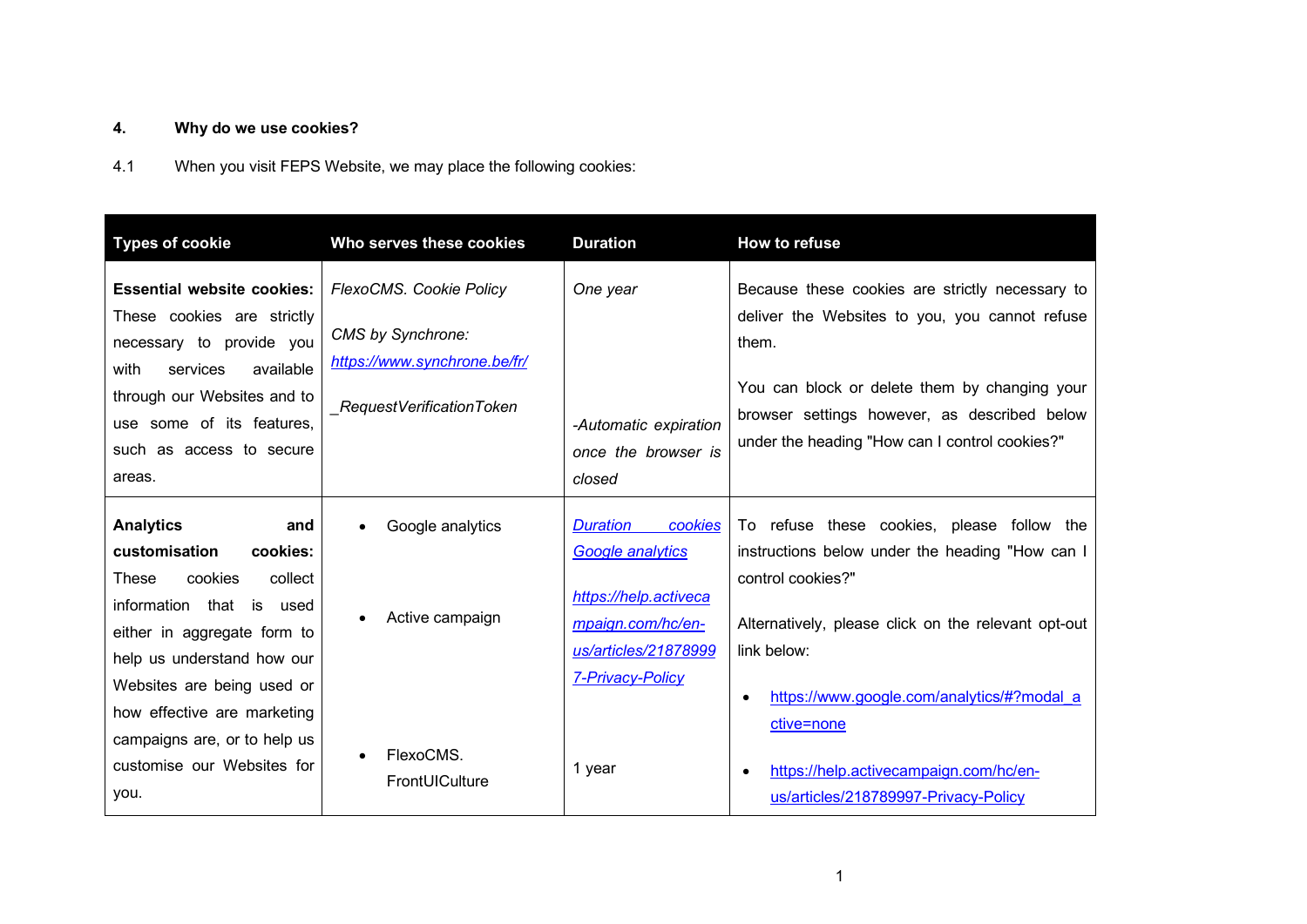|                                                                                                                                                                                                                                                                                                 | FlexoCMS.SID<br>$\bullet$      | 1 year                     | Flexo CMS by Synchrone:<br>$\bullet$<br>https://www.synchrone.be/fr/                                                                                                                                                                                                                                                                                                                                                                                       |
|-------------------------------------------------------------------------------------------------------------------------------------------------------------------------------------------------------------------------------------------------------------------------------------------------|--------------------------------|----------------------------|------------------------------------------------------------------------------------------------------------------------------------------------------------------------------------------------------------------------------------------------------------------------------------------------------------------------------------------------------------------------------------------------------------------------------------------------------------|
| Social networking cookies:<br>These cookies are used to<br>enable you to share pages<br>and content that you find<br>interesting on our Websites<br>through third party social<br>networking<br>other<br>and<br>websites.<br>These cookies<br>may also be used for<br>advertising purposes too. | Twitter<br>Facebook<br>YouTube | 2 year<br>2 year<br>1 year | To refuse these cookies, please follow the<br>instructions below under the heading "How can I<br>control cookies?"<br>Alternatively, please click on the relevant opt-out<br>link below:<br>https://help.twitter.com/en/rules-and-<br>$\bullet$<br>policies/twitter-cookies<br>https://www.facebook.com/policies/cookies/<br>$\bullet$<br>https://support.google.com/youtube/answer/3<br>$\bullet$<br>2050?co=GENIE.Platform%3DDesktop&hl=e<br>$\mathbf n$ |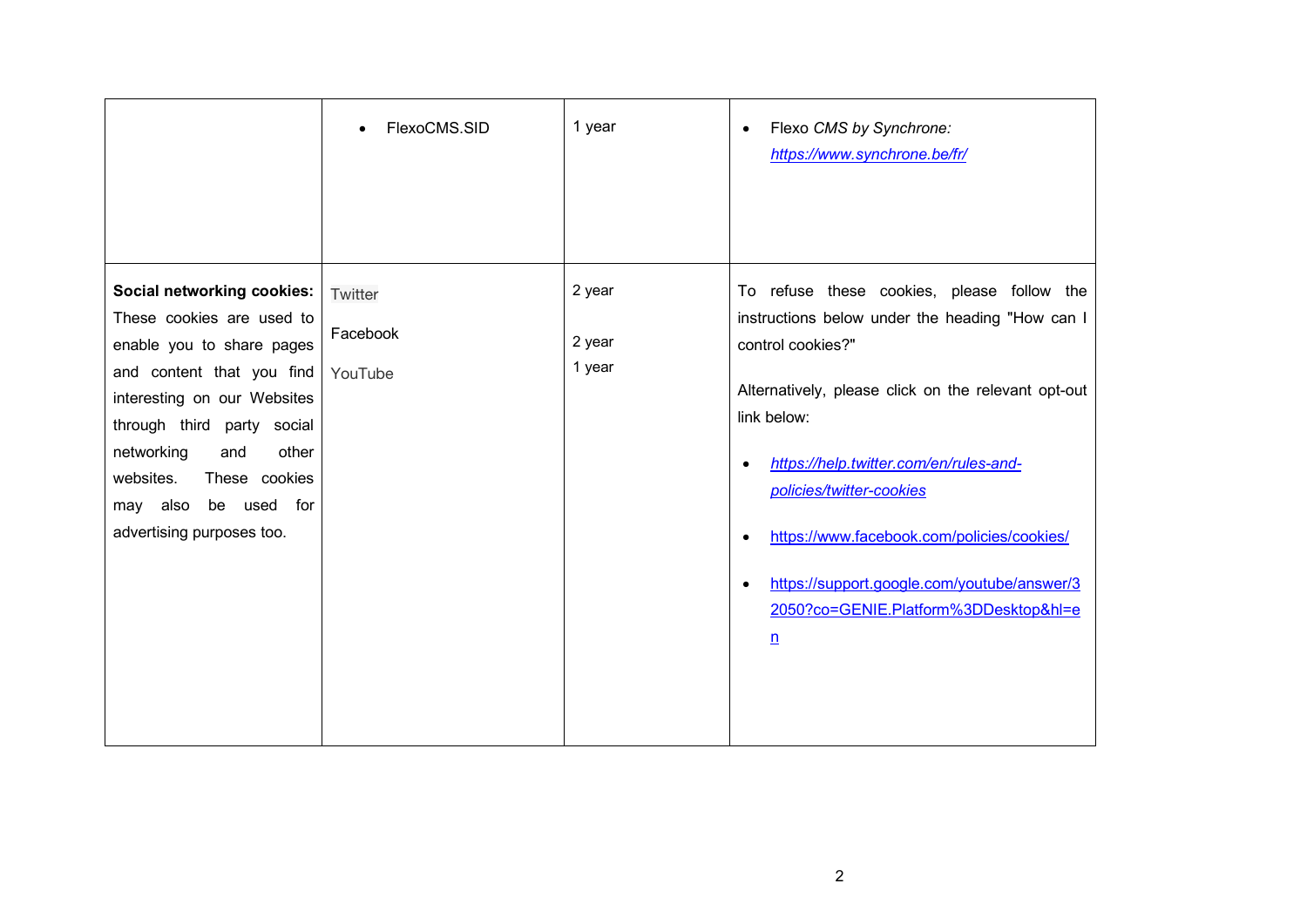In the case of The Progressive Post Website:

| Types of cookie                                                                                                                                                                                                                                                                                           | <b>Who serves Duration</b><br>these<br>cookies |                            | How to refuse                                                                                                                                                                                                                                                                                                                          |
|-----------------------------------------------------------------------------------------------------------------------------------------------------------------------------------------------------------------------------------------------------------------------------------------------------------|------------------------------------------------|----------------------------|----------------------------------------------------------------------------------------------------------------------------------------------------------------------------------------------------------------------------------------------------------------------------------------------------------------------------------------|
| <b>Essential website cookies:   Session cookie</b><br>These cookies are strictly<br>necessary to provide you<br>with services<br>available<br>through our Websites and to<br>use some of its features,<br>such as access to secure<br>areas.                                                              |                                                | 2 years                    | Because these cookies are strictly necessary to<br>deliver the Websites to you, you cannot refuse them.<br>You can block or delete them by changing your<br>browser settings however, as described below under<br>the heading "How can I control cookies?".                                                                            |
| <b>Analytics</b><br>and<br>customisation<br>cookies: These<br>cookies<br>collect information that is<br>used either in aggregate<br>form to help us understand<br>how our Websites are being<br>used or how effective are<br>marketing campaigns are, or<br>to help us customise our<br>Websites for you. | Google analytics<br>GetClicky                  | 2 years<br>1 year          | To refuse these cookies, please follow the<br>instructions below under the heading "How can I<br>control cookies?"<br>Alternatively, please click on the relevant opt-out link<br>below:<br>https://www.google.com/analytics/#?modal_acti<br>ve=none<br>https://help.activecampaign.com/hc/en-<br>us/articles/218789997-Privacy-Policy |
| <b>Social</b><br>networking<br><b>cookies:</b> These cookies are<br>used to enable you to share   Facebook                                                                                                                                                                                                | Twitter                                        | 2 year<br>2 year<br>1 year | To refuse these cookies, please follow the<br>instructions below under the heading "How can I<br>control cookies?"                                                                                                                                                                                                                     |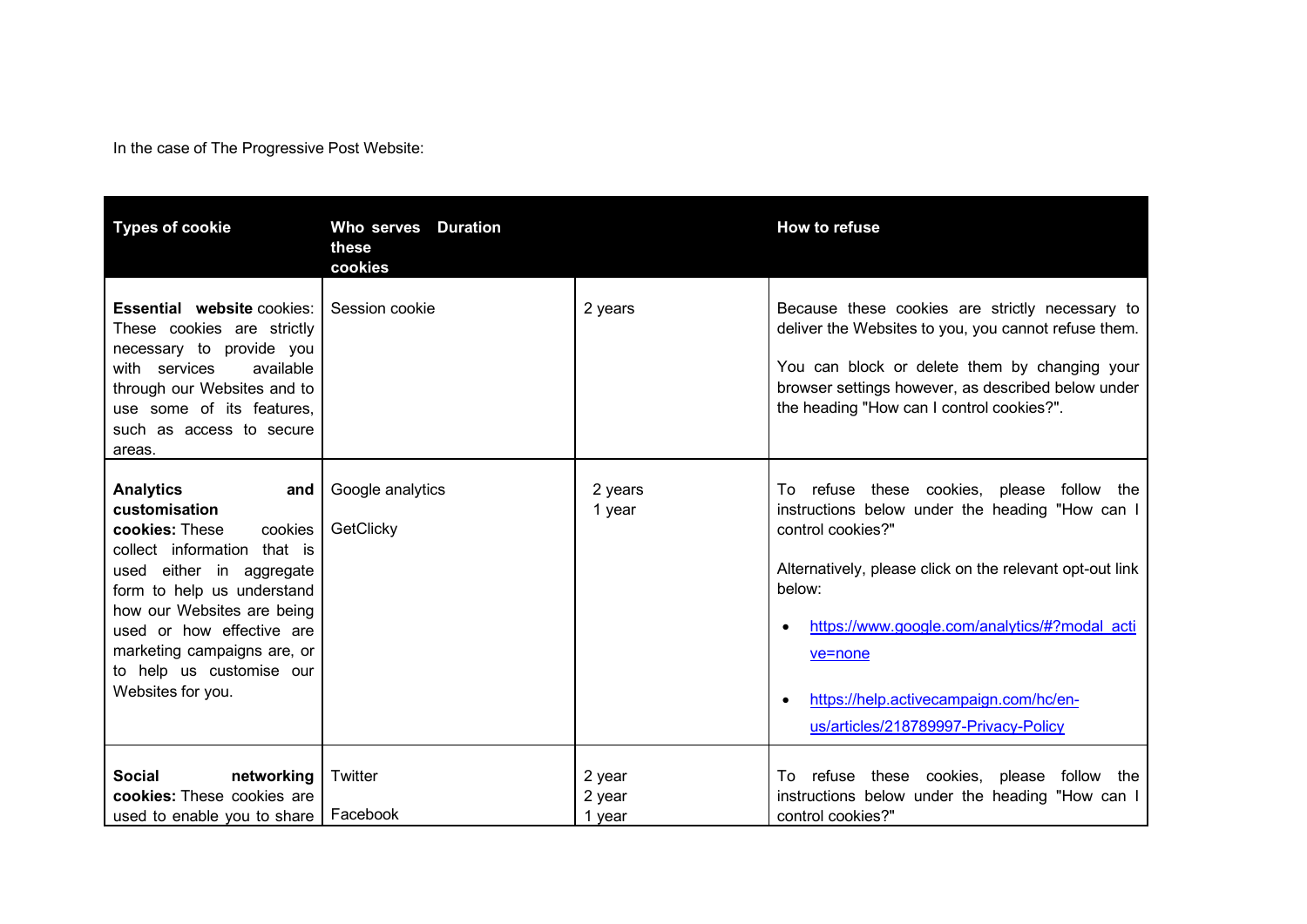| pages and content that you<br>interesting on our<br>find<br>Websites through third party<br>social networking and other<br>These cookies<br>websites.<br>also be used for<br>may<br>advertising purposes too. | YouTube<br>AddToAny<br>AddThis | day<br>1 day | Alternatively, please click on the relevant opt-out link<br>below:<br>https://help.twitter.com/en/rules-and-<br>$\bullet$<br>policies/twitter-cookies<br>https://www.facebook.com/policies/cookies/<br>$\bullet$<br>https://support.google.com/youtube/answer/767<br>$\bullet$<br>1399?p=privacy guidelines&hl=fr&visit id=1-<br>636628387299730875-3182132401&rd=1 |
|---------------------------------------------------------------------------------------------------------------------------------------------------------------------------------------------------------------|--------------------------------|--------------|---------------------------------------------------------------------------------------------------------------------------------------------------------------------------------------------------------------------------------------------------------------------------------------------------------------------------------------------------------------------|
|---------------------------------------------------------------------------------------------------------------------------------------------------------------------------------------------------------------|--------------------------------|--------------|---------------------------------------------------------------------------------------------------------------------------------------------------------------------------------------------------------------------------------------------------------------------------------------------------------------------------------------------------------------------|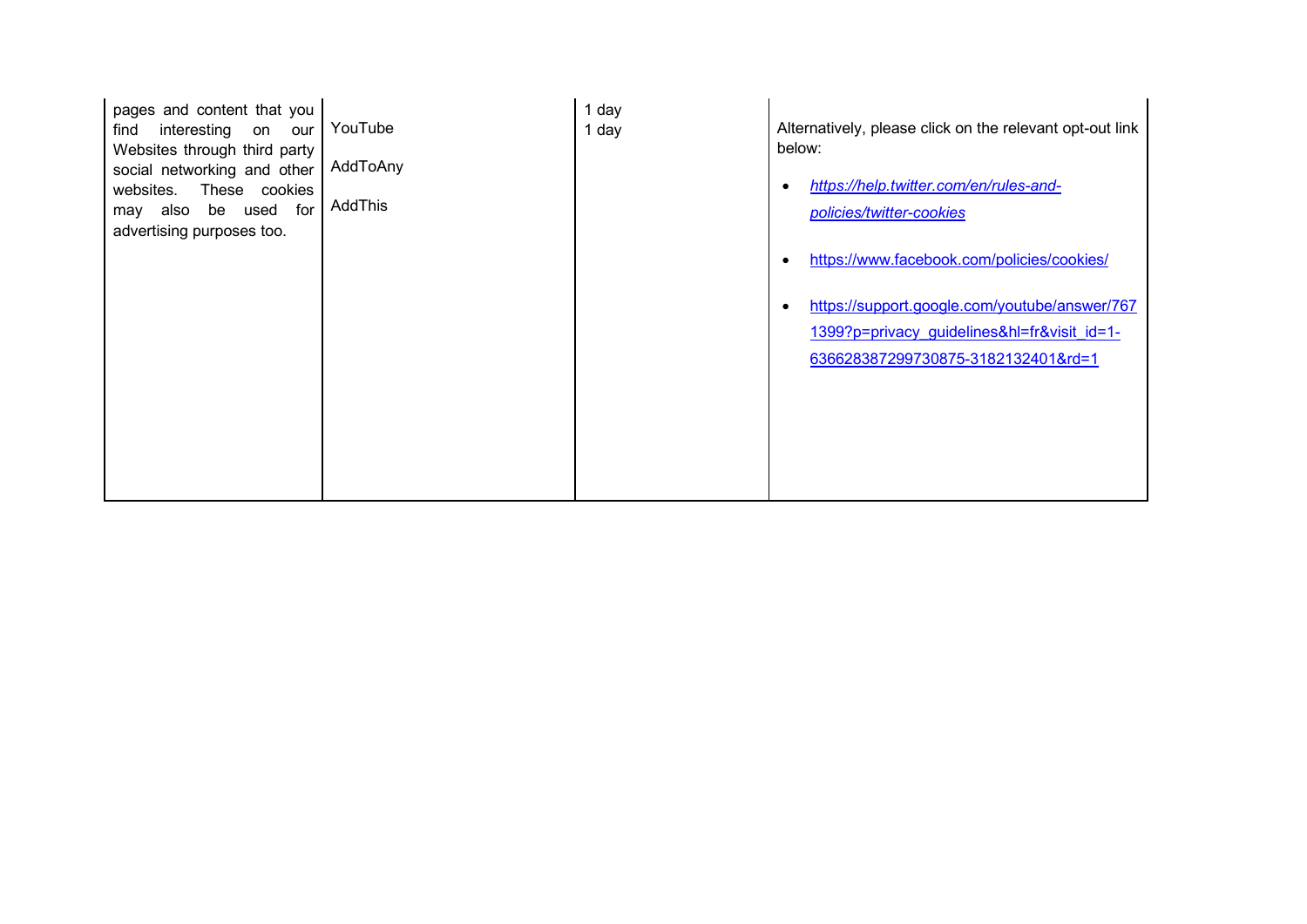# **5. What about other tracking technologies, like web beacons?**

5.1 Cookies are not the only way to recognise or track visitors to a website. We may use other, similar technologies from time to time, like web beacons (sometimes called "tracking pixels" or "clear gifs"). These are tiny graphics files that contain a unique identifier that enable us to recognise when someone has visited our Websites [or opened an e-mail that we have sent them]. This allows us, for example, [to monitor the traffic patterns of users from one page within our Websites to another, to deliver or communicate with cookies, to understand whether you have come to our Websites from an online advertisement displayed on a third-party website, to improve site performance, and to measure the success of e-mail marketing campaigns]. In many instances, these technologies are reliant on cookies to function properly, and so declining cookies will impair their functioning.

# **6. What about targeted advertising?**

6.1 Third parties may serve cookies on your computer or mobile device to serve advertising through our Websites. These companies may use information about your visits to this Website and other websites in order to provide relevant advertisements about goods and services that you may be interested in. They may also employ technology that is used to measure the effectiveness of advertisements. This can be accomplished by them using cookies or web beacons to collect information about your visits to this and other sites in order to provide relevant advertisements about goods and services of potential interest to you. The information collected through this process does not enable us or them to identify your name, contact details or other personally identifying details unless you choose to provide these.

## **7. How can I control cookies?**

- 7.1 You have the right to decide whether to accept or reject cookies. You can exercise your cookie preferences by clicking on the appropriate opt-out links provided in the cookie table above.
- 7.2 You can set or amend your web browser controls to accept or refuse cookies. If you choose to reject cookies, you may still use our Website though your access to some functionality and areas of our Website may be restricted. As the means by which you can refuse cookies through your web browser controls vary from browser-to-browser, you should visit your browser's help menu for more information.
- 7.3 In addition, most advertising networks offer you a way to opt out of targeted advertising. If you would like to find out more information, please visit http://www.aboutads.info/choices/ or http://www.youronlinechoices.com.

## **8. The cookies that were sent in the past**

8.1 If you have disabled one or more cookies, we can always use information collected by these cookies before the deactivation. However, we cease to collect information via the opted-out cookie.

# **9. More information about cookies**

9.1 For more information about cookies, including explanation about how cookies are placed on your device, or how to manage and delete them, visit http://www.allaboutcookies.org.

## **10. Updates to this Notice**